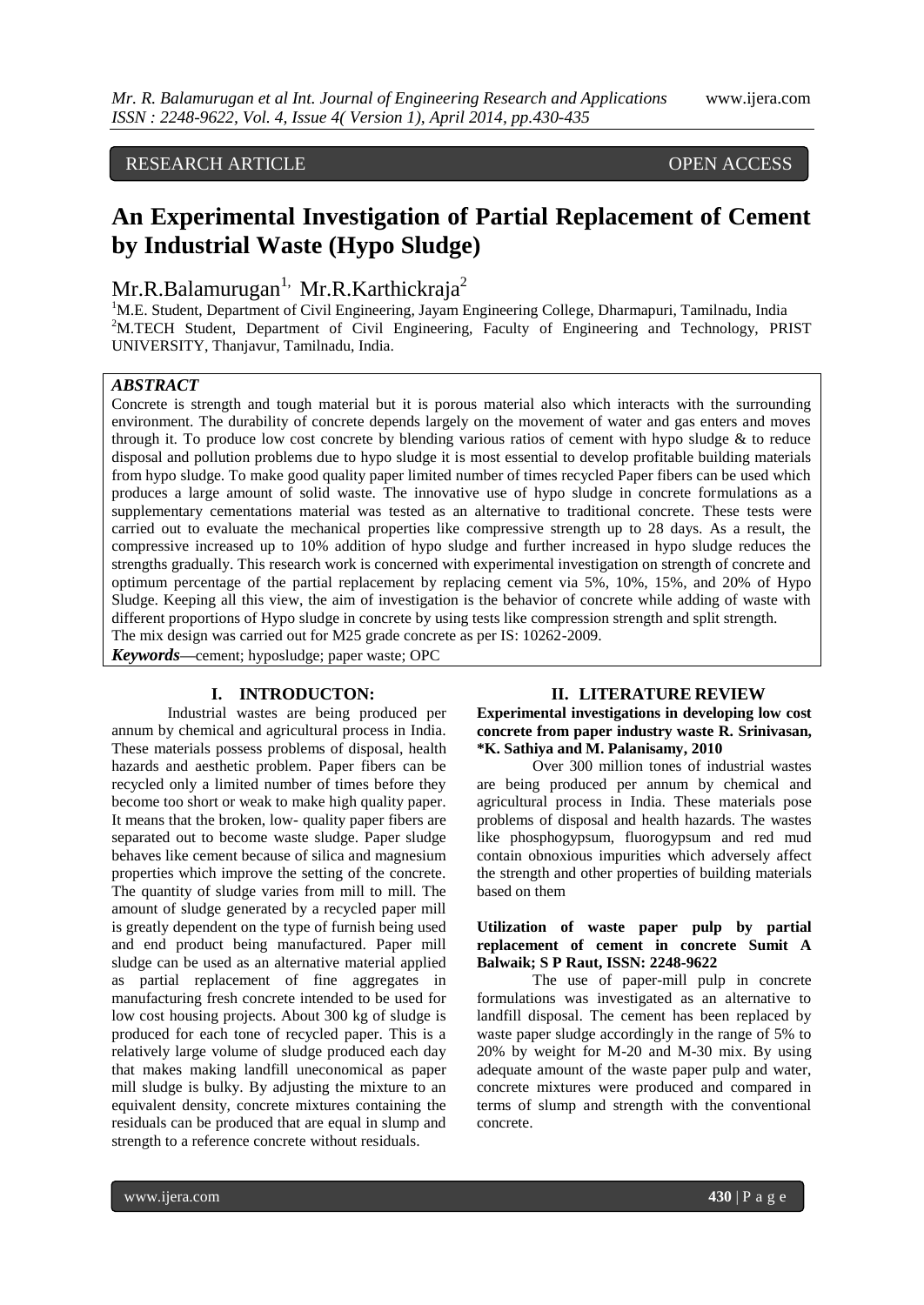## **III. MATERIAL COLLECTION AND CHARACTERISATION**

SUPPLEMENTARY CEMENTITIOUS MATERIAL:

- 1) HYPO SLUDGE,
- 2) CEMENT
- 3) COARSE AGGREGATE
- 4) FINE AGGREGATE
- 5) WATER

### **IV. PROPERTIES OF MATERIALS**

Waste Paper Sludge Ash (WPSA) is a waste material collected from the Paper Industry. WPSA is used as cement replacement in producing mortar and was investigated on its chemical, physical and mechanical properties. Construction material with natural resources now become limited and causes of air pollution and environmental problems. WPSA becomes a new innovation material that can be used as material for masonry to support the green technology due to less presence of sulphate at only 0.57% of the total weight. Carbon dioxide  $(CO<sub>2</sub>)$  and Sulphur dioxide emission also can be reduced since less cement productivity is involved. The chemical and physical properties of the WPSA were determined by comparing it with the Ordinary Portland Cement (OPC).

As the result of testing, it shows that WPSA is similar to the chemical properties of OPC and the water absorption of the mortar is 27.05%. However the total percentage of the three combinations of  $SiO<sub>2</sub>$ ,  $Al<sub>2</sub>O<sub>3</sub>$  and Fe<sub>2</sub>O<sub>3</sub> was 45% and expected to possess low pozzolanic reactivity (50%). WPSA was used in mortar with proportions of 50%, 60%, 70%, 80%, 90% and 100% as cement replacement by volume along with sand and water in fix quantity. An additional control mix mortar without WPSA was also prepared. The compressive strength of each mortar mix was also determined on 3, 7, 28 and 60 days. Results show that the compressive strength increased with increasing curing age for all concrete mixes and the compressive strength decreases with increasing WPSA in the mortar. The inclusion of 50% WPSA can gain favorable strength mortar at 16.4 MPa. Meanwhile 70% and 100% replacement can be adopted for economical environmental mortar to suit lower strength mortar construction at 12.5 MPa and 7.7 MPa respectively.

#### **HYPO SLUDGE**

Where, this hypo sludge contains, low calcium and maximum calcium chloride and minimum amount of silica. Hypo sludge behaves like cement because of silica and magnesium properties. This silica and magnesium improve the setting of the concrete As the result of testing, it shows that WPSA is similar to the chemical properties of OPC and the water absorption of the mortar is 27.05%. However



the total percentage of the three combinations of  $SiO_2$ ,  $Al_2O_3$  and  $Fe_2O_3$  was 45% and expected to possess low pozzolanic reactivity (50%). WPSA was used in mortar with proportions of 50%, 60%, 70%, 80%, 90% and 100% as cement replacement by volume along with sand and water in fix quantity. An additional control mix mortar without WPSA was also prepared. The compressive strength of each mortar mix was also determined on 3, 7, 28 and 60 days. Results show that the compressive strength increased with increasing curing age for all concrete mixes and the compressive strength decreases with increasing WPSA in the mortar. The inclusion of 50% WPSA can gain favorable strength mortar at 16.4 MPa. Meanwhile 70% and 100% replacement can be adopted for economical environmental mortar to suit lower strength mortar construction at 12.5 MPa and 7.7 MPa respectively.

| <b>SL.NO</b> | <b>CONSTITUENT</b>            | <b>PRESENT IN</b><br><b>HYPO</b><br>$SLUDGE$ $%$ |
|--------------|-------------------------------|--------------------------------------------------|
| 1.           | <b>MOISTURE</b>               | 56.8                                             |
| 2.           | MAGNESIUM<br>OXIDE(MGO)       | 3.3                                              |
| 3.           | <b>CALCIUM OXIDE</b><br>(CAO) | 46.2                                             |
| 4.           | <b>LOSS ON IGNESCENT</b>      | 27.00                                            |
| 5.           | <b>ACID INSOLUBLE</b>         | 11.1                                             |
| 6.           | SLICA(SIO <sub>2</sub> )      | 9.0                                              |
| 7.           | $R_2O_3$                      | 3.6                                              |

**TABLE-1 PROPERTIES OF RAW HYPO SLUDGE**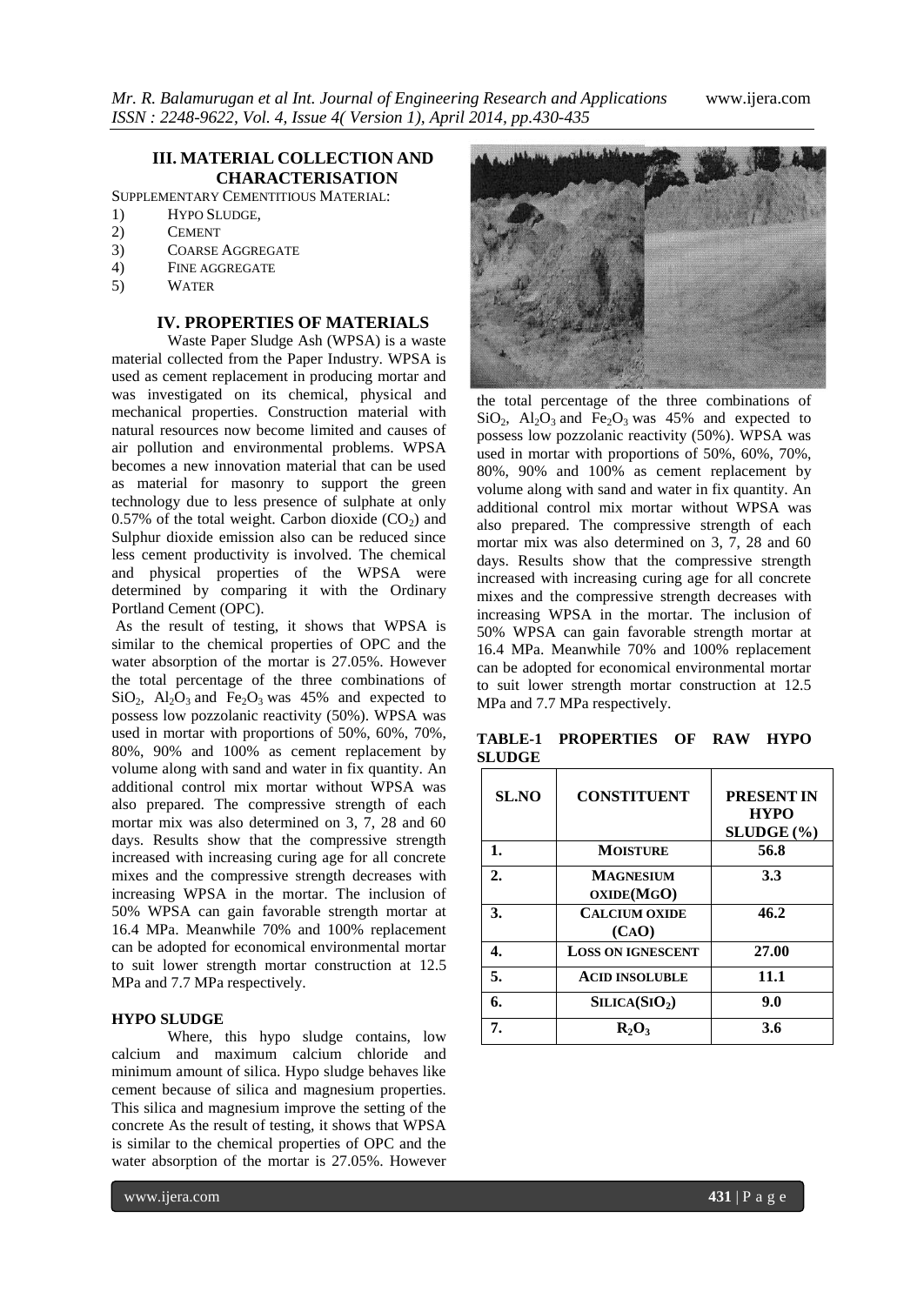#### **TABLE-2 PROPERTIES OF HYPO SLUDGE AS CEMENT INGREDIENT**

| <b>SL.NO</b>     | <b>CONSTITUENT</b>       | <b>PRESENT</b><br><b>IN HYPO</b><br><b>SLUDGE</b><br>$($ %) |
|------------------|--------------------------|-------------------------------------------------------------|
| 1.               | <b>MAGNESIUM</b>         | 3.3                                                         |
|                  | OXIDE(MGO)               |                                                             |
| $\overline{2}$ . | <b>CALCIUM OXIDE</b>     | 46.2                                                        |
|                  | (CAO)                    |                                                             |
| 3.               | <b>LOSS ON IGNESCENT</b> | 27.00                                                       |
| 4.               | <b>ACID INSOLUBLE</b>    | 11.1                                                        |
| 5.               | SLICA(SIO <sub>2</sub> ) | 9.0                                                         |
| 6.               | $R_2O_3$                 | 3.6                                                         |

#### **TABLE-3 COMPARISON OF CEMENT AND HYPO SLUDGE**

| SL.NO | <b>CONSTITUENT</b>        | <b>CEMENT</b><br>(%) | <b>HYPO</b><br><b>SLUDGE</b><br>(%) |
|-------|---------------------------|----------------------|-------------------------------------|
|       | LIME(CAO)                 | 62                   | 46.2                                |
| 2.    | SILICA(SIO <sub>2</sub> ) | 22                   | g                                   |
| 3.    | <b>ALUMINA</b>            |                      | 3.6                                 |
|       | <b>MAGNESIUM</b>          |                      | 3.33                                |
| 5.    | <b>CALCIUM</b>            |                      | 4.05                                |
|       | <b>SULPHATE</b>           |                      |                                     |

#### **SCOPE**

A) TO PROVIDE A MOST ECONOMICAL CONCRETE.

B) IT SHOULD BE EASILY ADOPTED IN FIELD.

C) USING THE WASTES IN USEFUL MANNER.

D) TO REDUCE THE COST OF THE CONSTRUCTION.

E) TO PROMOTE THE LOW COST HOUSING TO THE E.W.S. GROUP PEOPLE.

F) TO FIND THE OPTIMUM STRENGTH OF THE PARTIAL REPLACEMENT OF CONCRETE.

G) MINIMIZE THE MAXIMUM DEMAND FOR CEMENT.

H) MINIMIZE THE MAXIMUM DEGRADATION IN

ENVIRONMENT DUE TO CEMENT AND SAFEGUARD THE OZONE LAYER FROM GREEN HOUSE GASES.

I) TO STUDY THE CRACK DEVELOPMENT IN HARDENED CONCRETE.

#### **Cement: (OPC)**

The most common cement used is an ordinary Portland cement. The Ordinary Portland Cement of 53 grades conforming to IS: 8112-1989 is being used. Cement (PPC) The most common cement used is Portland pozzolana cement. The Portland pozzolana

cement of 53 grades conforming to IS: 1489 (PART-1) 1991 is being used

| <b>SL</b>      | <b>PHYSICAL</b>   | <b>RESULT</b> | <b>REQUIREMENTS</b> |  |  |
|----------------|-------------------|---------------|---------------------|--|--|
| N <sub>O</sub> | <b>PROPERTIES</b> |               | <b>AS PER</b>       |  |  |
|                | <b>OF GRADE</b>   |               | IS:8112-1989        |  |  |
|                | <b>CEMENT</b>     |               |                     |  |  |
| 1              | Specific gravity  | 3.15          | 3.10-3.15           |  |  |
| $\overline{c}$ | Standard          | 31.5 %        | $30 - 35$           |  |  |
|                | consistency       |               |                     |  |  |
|                | (% )              |               |                     |  |  |
| 3              | Initial setting   | 91 min        | 30 minimum          |  |  |
|                | time (hours,      |               |                     |  |  |
|                | min)              |               |                     |  |  |
| 4              | Final setting     | $211$ min     | 600 maximum         |  |  |
|                | time (hours,      |               |                     |  |  |
|                | min)              |               |                     |  |  |
| 5              | Compressive       | 58            | 53 N/mm2            |  |  |
|                | strength          | N/mm2         | minimum             |  |  |
|                | $N/mm2$ at 28     |               |                     |  |  |
|                | days              |               |                     |  |  |

# **Table-4 PROPERTIES OF 53 GRADE CEMENT**

#### **TABLE-5 CHEMICAL PROPERTIES OF OPC CEMENT**

| SL.NO | <b>CONSTITUENTS</b>            | <b>CHEMICAL</b><br><b>PROPERTIES</b><br><b>OF OPC 53</b><br><b>GRADE</b><br><b>CEMENT</b> |
|-------|--------------------------------|-------------------------------------------------------------------------------------------|
| 1.    | SiO <sub>2</sub>               | 28.7                                                                                      |
| 2.    | CaO                            | 53.6                                                                                      |
| 3.    | $\text{Al}_2\text{O}_3$        | 13.5                                                                                      |
| 4.    | MgO                            | 2.21                                                                                      |
| 5.    | Fe <sub>2</sub> O <sub>3</sub> | 2.27                                                                                      |
| 6.    | Loss on ignition               | 2.05                                                                                      |
|       | Chloride                       | 0.07                                                                                      |

#### **Aggregate:**

Aggregates are the important constituents in concrete. They give body to the concrete, reduce shrinkage and effect economy. One of the most important factors for producing workable concrete is a good gradation of aggregates. Good grading implies that a sample fraction of aggregates in required proportion such that the sample contains minimum voids. Samples of the well graded aggregate containing minimum voids require minimum paste to fill up the voids in the aggregates. Minimum paste means less quantity of cement and less water, which are further mean increased economy, higher strength, lower shrinkage and greater durability.

#### **Coarse Aggregate:**

The fractions from 20 mm to 4.75 mm are used as coarse aggregate. The Coarse Aggregates from crushed Basalt rock, conforming to IS: 383 are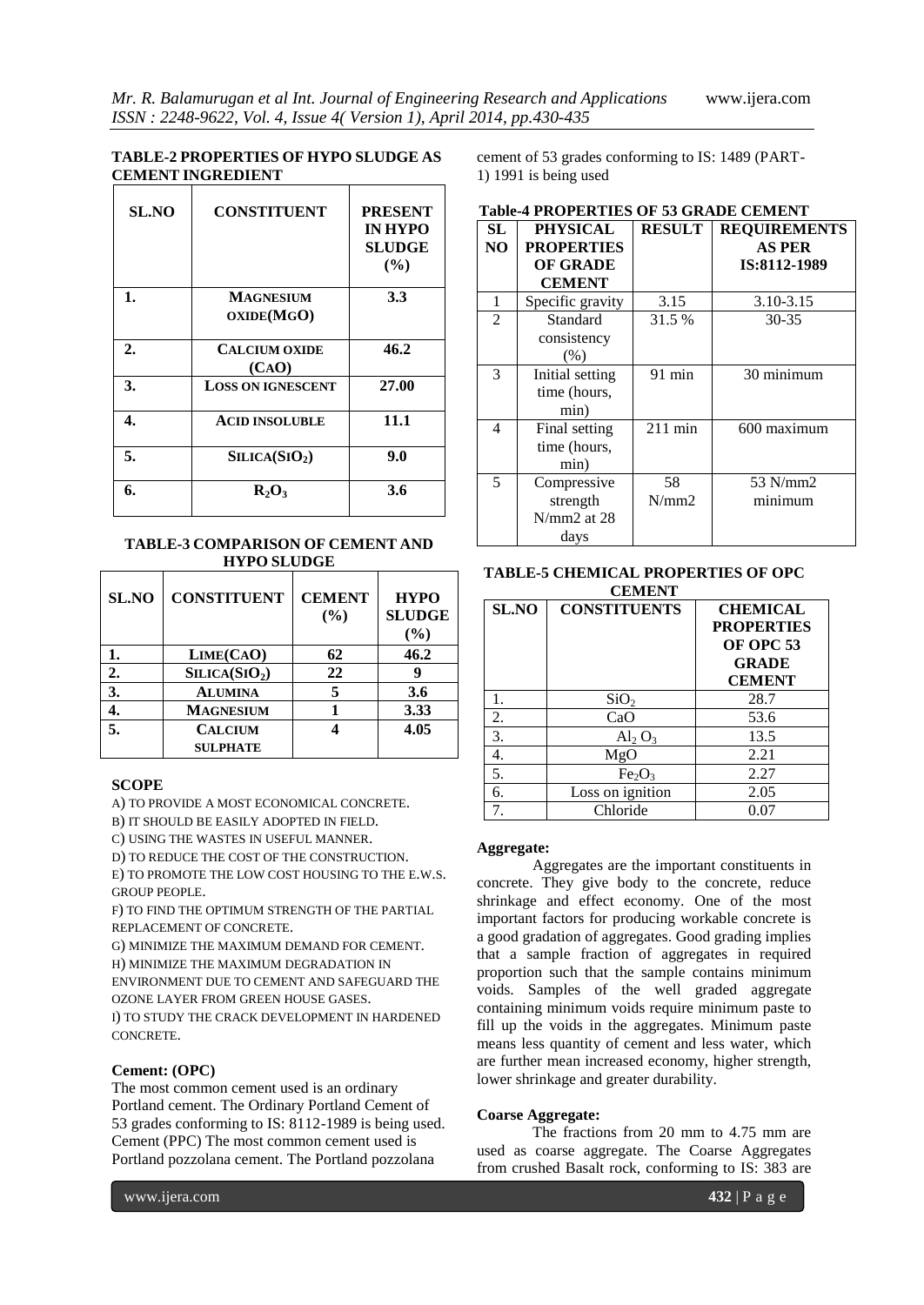being used. The Flakiness and Elongation Index were maintained well below 15%. Physical property evaluation and gradation of coarse aggregate were carried out and the test results are presented below:

**TABLE-6 PHYSICAL PROPERTIES COURSE AGGREGATE:**

|                  | SI.No PHYSICAL PROPERTIES RESULT |       |
|------------------|----------------------------------|-------|
| $\overline{1}$ . | Specific gravity                 | 2.6   |
| $\overline{2}$ . | Fineness modulus                 | 2.98  |
| 3.               | Water absorption                 | 0.50% |
| 4.               | Free moisture content            | 0.10% |
| 5.               | Aggregate impact value           | 12    |
| 6.               | Aggregate crushing value         | 23    |

#### **Fine aggregate:**

Those fractions from 4.75 mm to 150 micron are termed as fine aggregate. The river sand and crushed sand is being used in combination as fine aggregate conforming to the requirements of IS: 383. The river sand is wash and screen, to eliminate deleterious materials and over size particles. Sieve analysis and physical property evaluation of fine aggregate were carried out and the test results are presented below:

**TABLE-7 PHYSICAL PROPERTIES OF FINE AGGREGATE:**

| <b>SL.NO</b> | <b>PHYSICAL</b><br><b>PROPERTIES</b> | <b>TEST RESULT</b> |
|--------------|--------------------------------------|--------------------|
| 1.           |                                      |                    |
|              | Specific gravity                     | 2.65               |
| 2.           |                                      |                    |
|              | Fineness modulus                     | 2.8                |
| 3.           |                                      |                    |
|              | Water absorption                     | 0.65%              |
| 4.           |                                      |                    |
|              | Free moisture content                | 0.20%              |

Water

Water is an important ingredient of concrete as it actually participates in the chemical reaction with cement. Since it helps to from the strength giving cement gel, the quantity and quality of water is required to be looked into very carefully.

**TABLE-8 PHYSICAL PROPERTIES OF WATER:**

| S.NO | <b>PARAMETER RESULT</b>             |                    | LIMITS IS: $456(12)$                |
|------|-------------------------------------|--------------------|-------------------------------------|
|      | PH                                  | 6.92               | $6.5 - 8.5$                         |
|      |                                     |                    |                                     |
| 2    | Chloride                            | $52 \text{ mg/l}$  | $2000$ mg/l(pcc)<br>$500$ mg/l(rcc) |
| 3    | Alkalinity                          | 7ml                | $<$ 25ml                            |
| 4    | Sulphate                            | $128 \text{ mg}/1$ | $400$ mg/l                          |
| 5    | Fluorides                           | $0.04$ mg/l        | $1.5 \text{ mg}/l$                  |
| 6    | Organic solids                      | 56 mg/l            | $200$ mg/l                          |
|      | Inorganic solids $129 \text{ mg/l}$ |                    | 3000mg/l                            |

#### **DESIGN MIX:**

A mix M25 grade was designed as per Indian Standard method (IS 10262-1982) and the same was used to prepare the test samples. MIX PROPORTIONS FOR TRIAL NUMBER 1

Cement =  $281.60$  kg/m<sup>3</sup> Hypo sludge =  $70.4 \text{ kg/m}^3$ Binding material =  $352\text{kg/m}^3(1)$ Water  $=140 \text{ kg/m}$ 3 Fine aggregate =  $485.8 \text{ kg/m}^{3}(1.3)$ Coarse aggregate =  $781.3$  kg/m<sup>3</sup> (2.2) Water-cement ratio  $= 0.42$ 

# **V. CASTING OF CONVENTIONAL CONCRETE AND HYPOSLUDGE CONCRETE**

Casting of conventional concrete of M25 mix ratio and also casting of 5%,10%,15% and 20% replacement of cement by hyposludge Following are the pictures taken during casting of concrete.

We casted convention concrete with M25 mix design, we casted 20 cubes of around for conventional concrete of cube size 150 mm x 150mm x 150 mm. and 100 mm x 100mm x 100mm.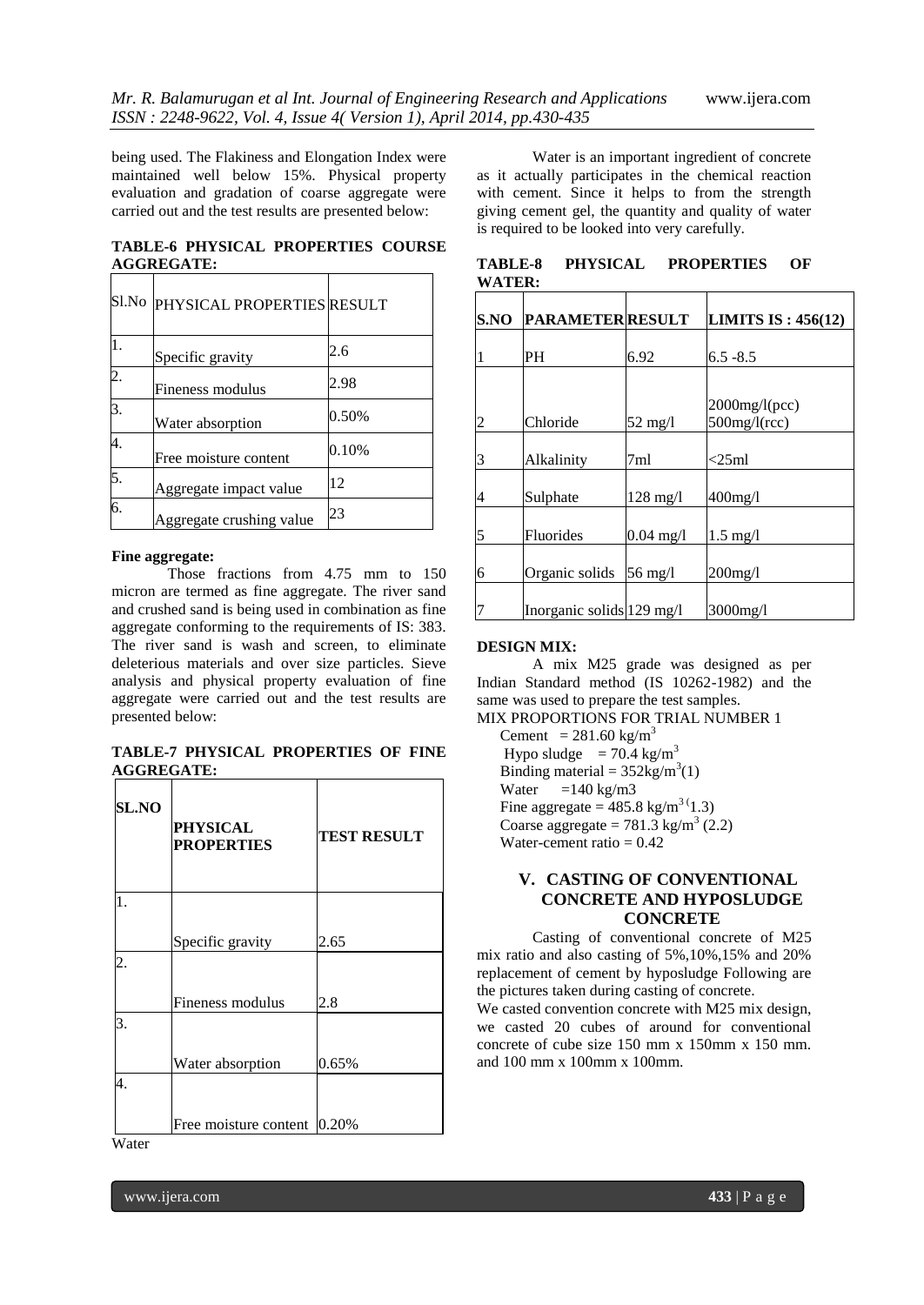| <b>VI. COMPARISON OF RESULTS</b>                      |                                                                                              |                                                                               |                                                                                                 |                                                                                               |                                                                                               |
|-------------------------------------------------------|----------------------------------------------------------------------------------------------|-------------------------------------------------------------------------------|-------------------------------------------------------------------------------------------------|-----------------------------------------------------------------------------------------------|-----------------------------------------------------------------------------------------------|
| M <sub>25</sub><br><b>MIX</b><br>NO<br>OF<br>DAY<br>S | <b>CON</b><br><b>VEN</b><br>TIO<br><b>NAL</b><br><b>CON</b><br><b>CRE</b><br>TE<br>N/m<br>m2 | 5%<br><b>HYPO</b><br><b>SLUD</b><br>GE<br><b>CONC</b><br><b>RETE</b><br>N/mm2 | 10%<br><b>HYPO</b><br><b>SLUD</b><br>GE<br><b>CONC</b><br><b>RETE</b><br>N/mm<br>$\overline{c}$ | 15%<br><b>HYPO</b><br><b>SLUD</b><br>GE<br><b>CONC</b><br><b>RETE</b><br>N/mm<br>$\mathbf{2}$ | 20%<br><b>HYPO</b><br><b>SLUD</b><br>GE<br><b>CONC</b><br><b>RETE</b><br>N/mm<br>$\mathbf{2}$ |
| 7<br><b>DAY</b><br>S                                  | 14.22                                                                                        | 11.55                                                                         | 13.11                                                                                           | 10.66                                                                                         | 10.44                                                                                         |
| 14<br><b>DAY</b><br>S                                 | 17.56                                                                                        | 17.11                                                                         | 17.55                                                                                           | 14.22                                                                                         | 12.88                                                                                         |
| 21<br><b>DAY</b><br>S                                 | 23.33                                                                                        | 22.00                                                                         | 24.44                                                                                           | 18.88                                                                                         | 17.11                                                                                         |
| 28<br><b>DAY</b><br>S                                 | 24.88                                                                                        | 24.22                                                                         | 24.66                                                                                           | 22.00                                                                                         | 21.11                                                                                         |

# **SLUMP VALUE:**

M25 concrete mix (conventional concrete) =96mm 5% hypo sludge concrete = 98 mm 10% hypo sludge concrete = 95 mm 15% hypo sludge concrete  $= 94$  mm 20% hypo sludge concrete = 92 mm



# **VII. COMPARISON OF COMPRESSIVE STRENGTH RESULTS WITH AND WITHOUT SILICA ADMIXTURES**

| NO<br>OF<br><b>DAYS</b> | 15% HYPO<br><b>SLUDGE</b><br><b>CONCREE</b><br><b>WITHOUT</b><br><b>ADMIXTURE</b><br>N/mm2 | 15% HYPO<br>SLUDGE<br>CONCREE WITH<br>SILICA<br><b>ADMIXTURE</b><br>N/mm2 |
|-------------------------|--------------------------------------------------------------------------------------------|---------------------------------------------------------------------------|
| $\overline{7}$          | 10.66                                                                                      | 12.22                                                                     |
| 14                      | 14.22                                                                                      | 15.55                                                                     |
| 21                      | 18.88                                                                                      | 20.66                                                                     |
| 28                      | 22.00                                                                                      | 23.33                                                                     |

## **VIII. CONCLUSION:**

Finally I conclude our project with full satisfaction of completing the project Casting of conventional cement concrete cubes has been done Casting of concrete cube added with industrial waste(fly ash ) has also been done Comparison of results has been done Testing of concrete cubes with various methods like compression and slump test has been done for both cubes Upto 10% of hyposludge concrete, the compression strength has been increased,soupto 10% cement has been replaced by hyposludge By replacement of hyposludge the cost of construction should be minimized By effective utilization of waste product into concrete to also reduce the environmental effects.If silca is added means the strength will be considerably increased because of lack of silica in hypo sludge Considerably this Type Of Concrete Will Be Used For Road Works Effectively With Less Consumption Of Cement.

#### **REFERENCES**

[1] Hypo Sludge Management: Opportunities For Developing Low Cost Concrete With Glass Fibers, Volume : 1 | Issue : 7 | Dec 2012 • ISSN No 2277 – 8160 **Jayeshkumar Pitroda, Dr. L. B. Zala, Dr F. S. Umrigar**